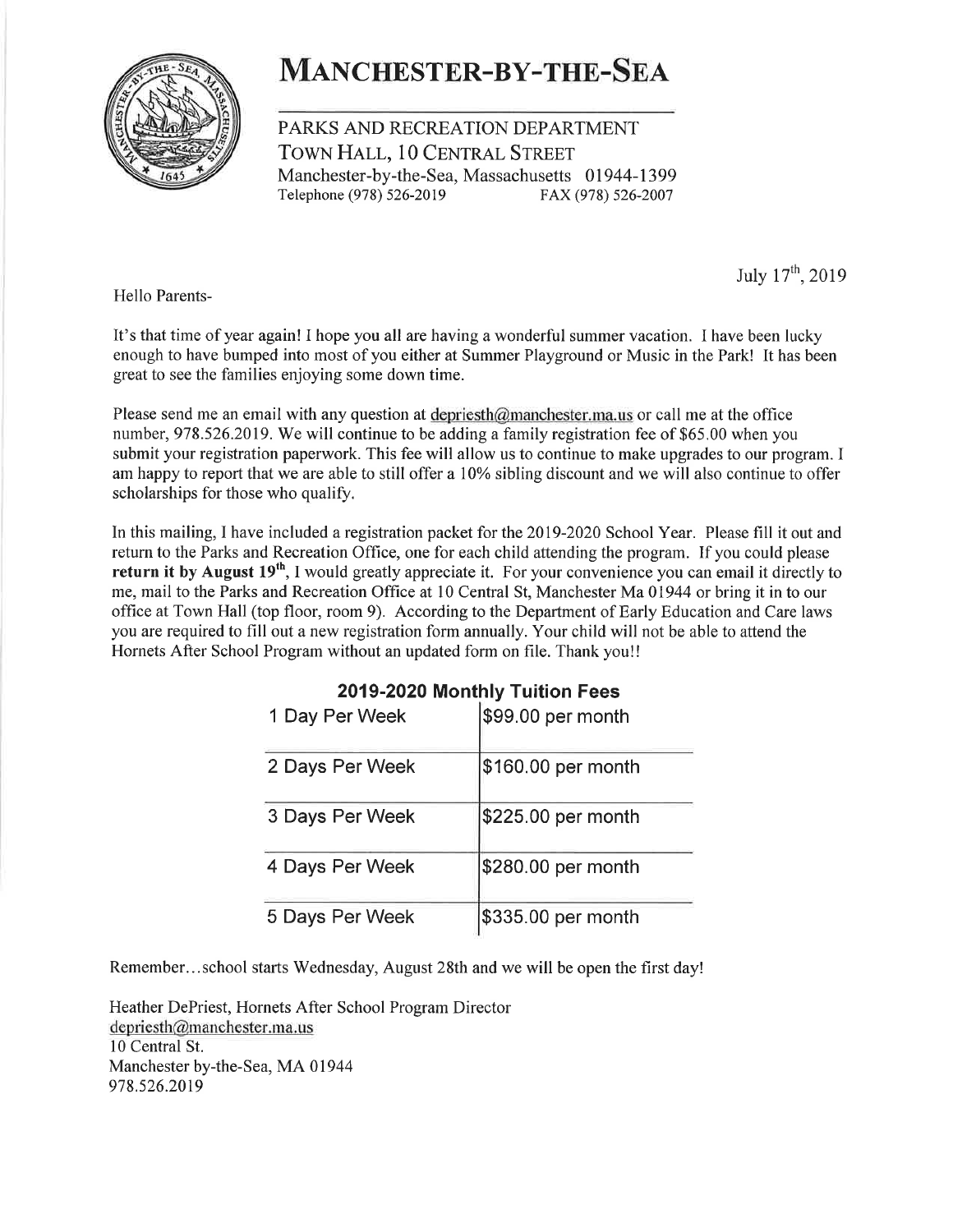

# MANCHESTER-BY-THE-SEA

PARKS AND RECREATION DEPARTMENT TOWN HALL, 10 CENTRAL STREET Manchester-by-the-Sea, Massachusetts 01944-1399 Telephone (978) 526-2019 FAX (978) 526-2001





The Hornets After School Program is licensed by the Department of Education and Care and we follow a very high-end set of guidelines to promote the wellbeing, safety, and fun for all of our children that participate in the program. We offer a safe and supportive alternative between school and home for children in grades K-5. Activities include outdoor play, open gym, arts and crafts, homework time, seasonal activities, and daily snack time. The program runs every school day from 3:00-6:00 PM at the Manchester Elementary School. Parents have the option of sending their children either one, two, three, four, or five days a week. Tuition is paid on a monthly basis on the first of each month for the previous month's use. Please pack warm clothes because we will play outside. Do you have questions about this program? Please email Heather DePriest, the Program Director, at depriesth@manchester.ma.us.

# 2019-2020 MONTHLY TUITION FEES:

To register, please complete a registration form and submit the \$65 non-refundable registration fee. (Available after July  $15<sup>th</sup>$  on our website at www.mbtsrec.com!)



1 DAY PER WEEK: \$99/MONTH

2 DAYS PER WEEK: \$160/MONTH

3 DAYS PER WEEK: \$225|MONTH

4 DAYS PER WEEK: \$280/MONTH

5 DAYS PER WEEK: \$335/MONTH

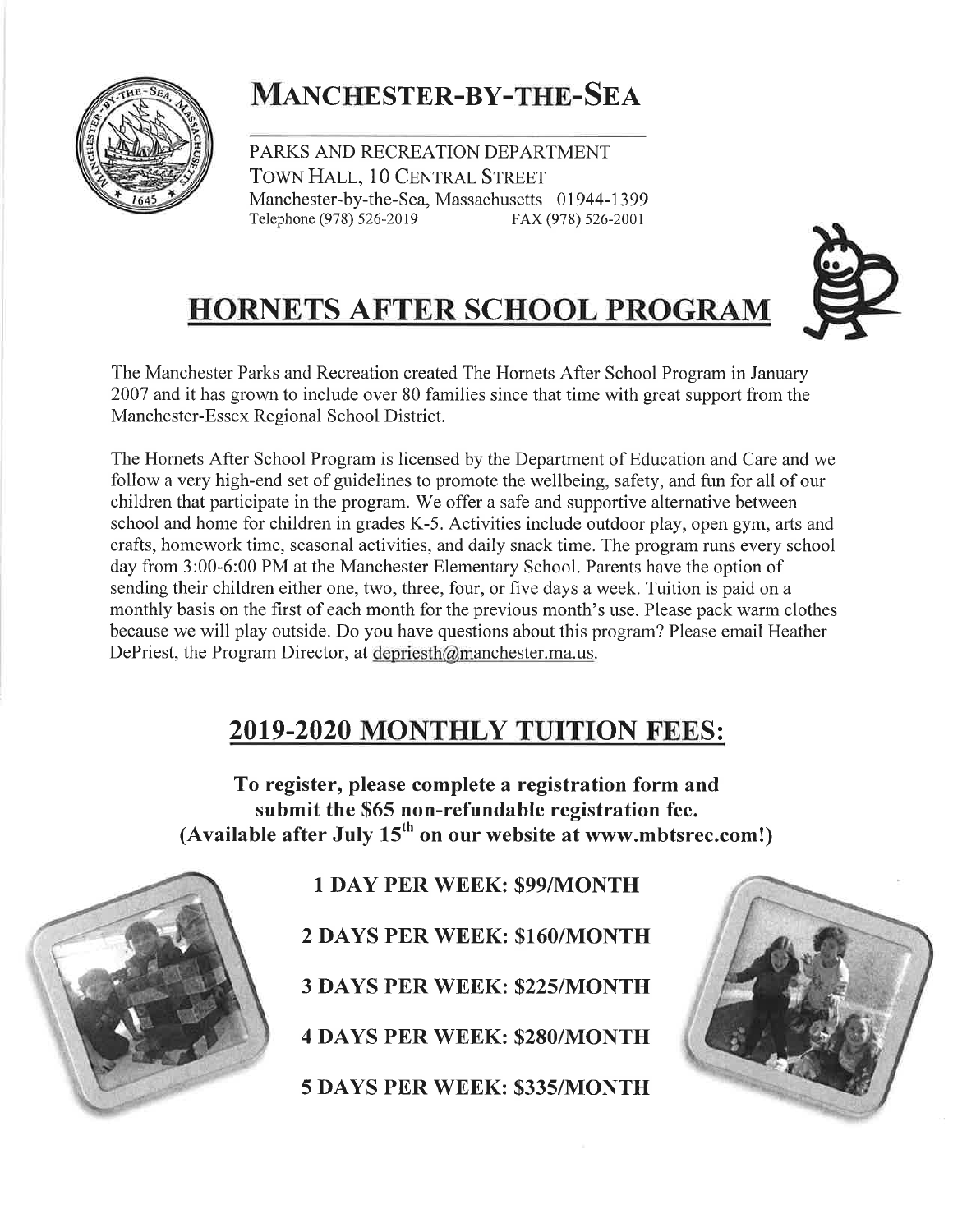

### HORNET'S AFTER SCHOOL PROGRAM CHILD ENROLLMENT FORM 2OI9.2O2O SCHOOL YEAR

|                                        |                                                | Child's Nick Name: Child's Nick Name:                                                                                                                                                                                          |                        |                               |
|----------------------------------------|------------------------------------------------|--------------------------------------------------------------------------------------------------------------------------------------------------------------------------------------------------------------------------------|------------------------|-------------------------------|
|                                        |                                                |                                                                                                                                                                                                                                |                        | State: $\angle$ Zip: $\angle$ |
|                                        |                                                |                                                                                                                                                                                                                                |                        |                               |
|                                        |                                                | Email Address: 2008 and 2008 and 2008 and 2008 and 2008 and 2008 and 2008 and 2008 and 2008 and 2008 and 2008                                                                                                                  |                        |                               |
|                                        |                                                | Eye Color: Hair Color: ______                                                                                                                                                                                                  |                        |                               |
| Gender:                                | Grade:                                         |                                                                                                                                                                                                                                |                        |                               |
| Date of Birth:                         |                                                |                                                                                                                                                                                                                                |                        |                               |
|                                        |                                                | Any Identifying Marks: 1988 and 2008 and 2008 and 2008 and 2008 and 2008 and 2008 and 2008 and 2008 and 2008 and 2008 and 2008 and 2008 and 2008 and 2008 and 2008 and 2008 and 2008 and 2008 and 2008 and 2008 and 2008 and 2 |                        |                               |
|                                        |                                                |                                                                                                                                                                                                                                |                        |                               |
|                                        |                                                |                                                                                                                                                                                                                                |                        |                               |
| PARENT/GUARDIAN INFORMATION:           |                                                |                                                                                                                                                                                                                                |                        |                               |
|                                        | Parent/Guardian Name:<br>Parent/Guardian Name: |                                                                                                                                                                                                                                |                        |                               |
|                                        | Relationship to Child:                         |                                                                                                                                                                                                                                | Relationship to Child: |                               |
|                                        | Home Address:                                  |                                                                                                                                                                                                                                | Home Address:          |                               |
|                                        |                                                |                                                                                                                                                                                                                                |                        |                               |
|                                        | Business Name:                                 |                                                                                                                                                                                                                                | Business Name:         |                               |
|                                        |                                                |                                                                                                                                                                                                                                | Business Address:      |                               |
|                                        |                                                |                                                                                                                                                                                                                                |                        |                               |
|                                        | Hours at work:                                 |                                                                                                                                                                                                                                | Hours at work:         |                               |
|                                        |                                                |                                                                                                                                                                                                                                | Cell Phone #:          |                               |
|                                        |                                                | In an event of an emergency, who is the best person to reach?                                                                                                                                                                  |                        |                               |
|                                        |                                                | What is the best number to reach this person at?                                                                                                                                                                               |                        |                               |
|                                        | child's school. Parent/Guardian initials:      | I certify that documentation of physical examination and immunizations in accordance with public school health<br>requirements, and lead poisoning screening in accordance with public health requirements are on file at my   |                        |                               |
| Days of week to attend: Monday _______ | Thursday                                       | Tuesday Wednesday                                                                                                                                                                                                              | As Needed              |                               |
| <b>APPLICATION</b>                     |                                                | *PLEASE ATTACH A CURRENT PHOTO OF YOUR CHILD AND SUBMIT WITH YOUR                                                                                                                                                              |                        |                               |
|                                        |                                                |                                                                                                                                                                                                                                |                        |                               |

Parent/Guardian Signature Date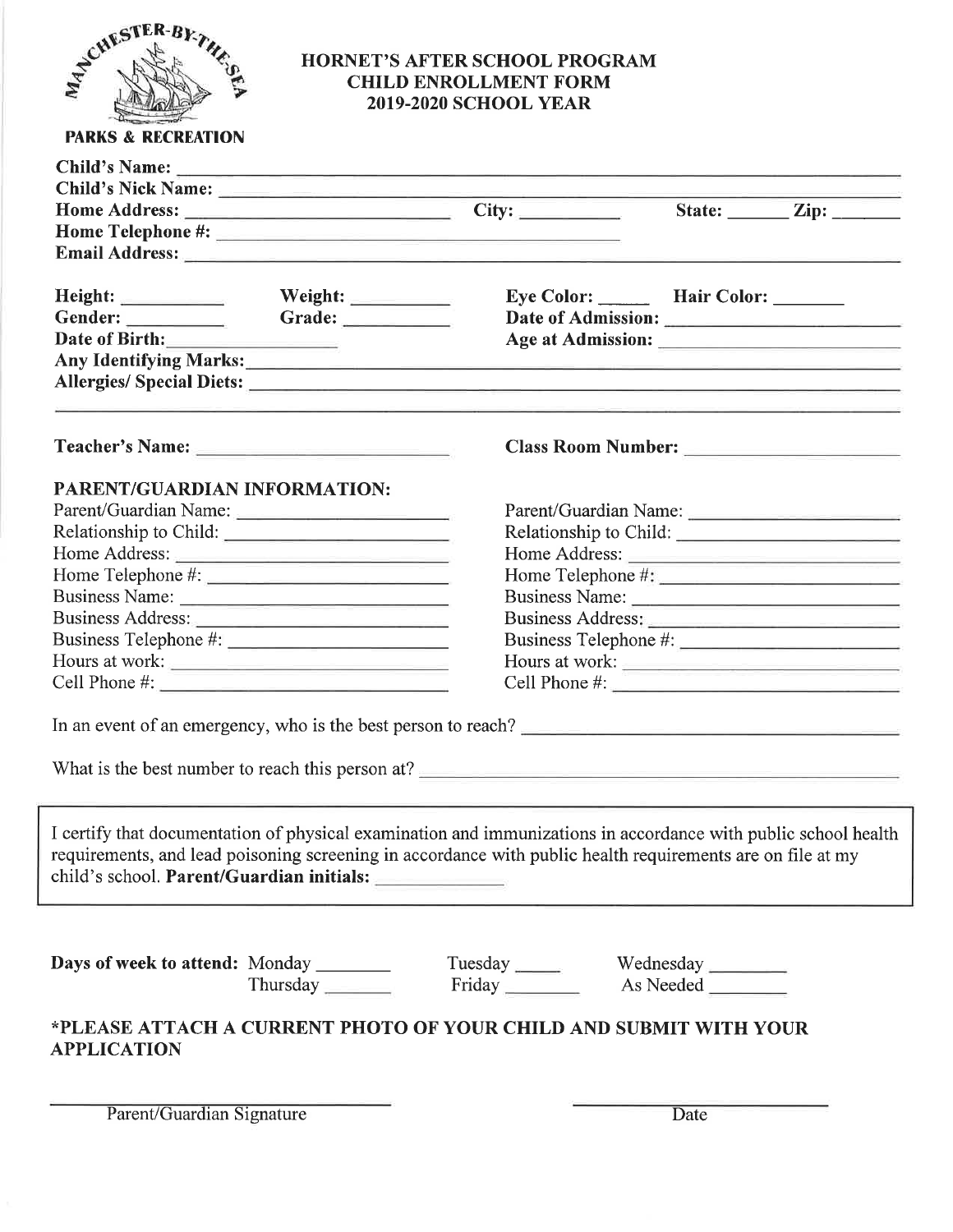

#### HORNET'S AFTER SCHOOL PROGRAM FIRST AID AND EMERGENCY MEDICAL CARE CONSENT FORM

102 cMR 7.09(3)

#### **PARKS & RECREATION**

Child's Name: Date of Birth:

I authorize staff in the Hornet's After School Program who are trained in the basics of first aid to give my child first aid when appropriate.

I understand that every effort will be made to contact me in the event of an emergency requiring medical attention for my child. However, if I cannot be reached, I hereby authorize the program to transport my child to the nearest medical care facility, and to secure necessary medical treatment for my child.

| <b>Emergency Contacts (In order to be contacted)</b>                                                                                                                                                                                          |                                                                  |
|-----------------------------------------------------------------------------------------------------------------------------------------------------------------------------------------------------------------------------------------------|------------------------------------------------------------------|
| Name: <u>Name:</u> Address: <u>Name:</u> Address: <u>Name:</u> Address: Name: Name: Name: Name: Name: Name: Name: Name: Name: Name: Name: Name: Name: Name: Name: Name: Name: Name: Name: Name: Name: Name: Name: Name: Name: Name: Name: Nam |                                                                  |
|                                                                                                                                                                                                                                               |                                                                  |
| Work Telephone Number: Cell Phone Number:                                                                                                                                                                                                     |                                                                  |
| Do you give permission for child to be released to this person? Yes No                                                                                                                                                                        |                                                                  |
|                                                                                                                                                                                                                                               |                                                                  |
|                                                                                                                                                                                                                                               |                                                                  |
|                                                                                                                                                                                                                                               |                                                                  |
| Work Telephone Number: Cell Phone Number:                                                                                                                                                                                                     |                                                                  |
| Do you give permission for child to be released to this person? Yes No                                                                                                                                                                        |                                                                  |
| Name: <u>Name:</u> Address: <u>Name:</u> Address: Name: 2008.                                                                                                                                                                                 |                                                                  |
|                                                                                                                                                                                                                                               |                                                                  |
| Work Telephone Number: Cell Phone Number:                                                                                                                                                                                                     |                                                                  |
| Do you give permission for child to be released to this person? Yes No                                                                                                                                                                        |                                                                  |
|                                                                                                                                                                                                                                               |                                                                  |
| $\mathbf{H}$ of $\mathbf{H}$ . In the same of $\mathbf{G}$ is a set of $\mathbf{G}$                                                                                                                                                           | $\mathbf{D}$ $\mathbf{I}$ $\mathbf{L}$ $\mathbf{L}$ $\mathbf{L}$ |

| Health Insurance Coverage: | Policy #:   |           |  |
|----------------------------|-------------|-----------|--|
| Parent Name:               | Phone $(w)$ | Phone (h) |  |
| Parent Name:               | Phone $(w)$ | Phone (h) |  |
|                            |             |           |  |

Parent/Guardian Signature Date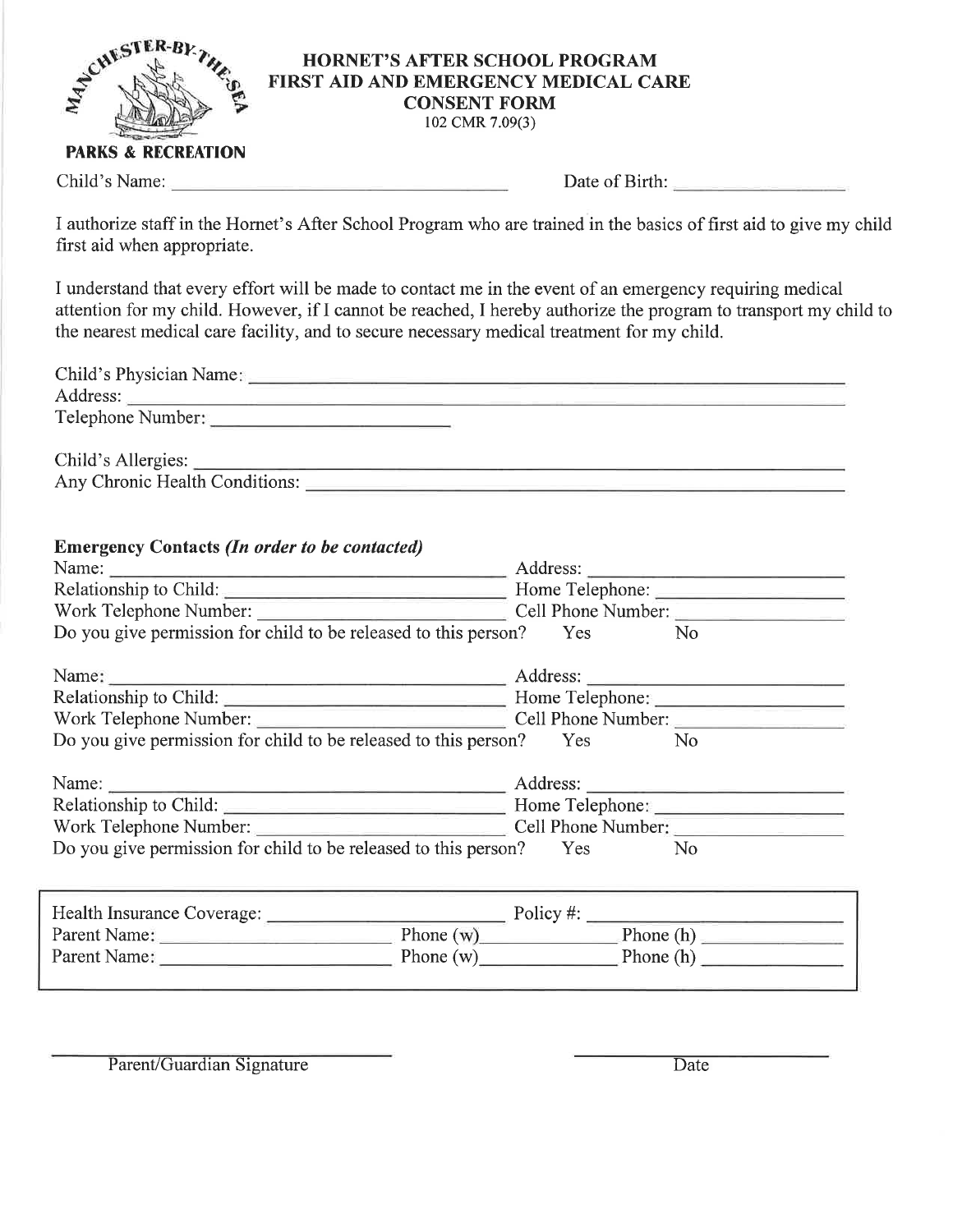

#### HORNET'S AFTER SCHOOL PROGRAM TRANSPORTATION PLAN & AUTHORIZATION  $[7.09(3)$  AND  $7.12(1)]$

### PARKS & RECREATION

Child's Name

# MY CHILD WILL ARRIVE DAILY FROM THE PROGRAM BY:

WALK FROM CLASSROOM

OTHER (PLEASE SPECIFY):

## MY CHILD WILL DEPART FROM THE PROGRAM DAILY BY:

PARENT PICK UP

OTHER (PLEASE SPECIFY)

I hereby give permission for my child to be released from the program at the end of the day as stated above and/or I give my permission to the following people listed to pick up my child at the end of the day. If no one is authorized, please indicate that below by writing "NO ONE". YOUR CHILD CANNOT BE RELEASED TO ANYONE UNLESS WE HAVE WRITTEN PERMISSON IN ADVANCE.

| Name:<br>Address:<br>Phone #:                                                                                                                                                                                                                                                                                               | Relationship to Child:<br>Alternate Phone #:                            | State: <u>Zip:</u> Zip: |
|-----------------------------------------------------------------------------------------------------------------------------------------------------------------------------------------------------------------------------------------------------------------------------------------------------------------------------|-------------------------------------------------------------------------|-------------------------|
| Name:<br>Phone #: $\frac{1}{2}$ $\frac{1}{2}$ $\frac{1}{2}$ $\frac{1}{2}$ $\frac{1}{2}$ $\frac{1}{2}$ $\frac{1}{2}$ $\frac{1}{2}$ $\frac{1}{2}$ $\frac{1}{2}$ $\frac{1}{2}$ $\frac{1}{2}$ $\frac{1}{2}$ $\frac{1}{2}$ $\frac{1}{2}$ $\frac{1}{2}$ $\frac{1}{2}$ $\frac{1}{2}$ $\frac{1}{2}$ $\frac{1}{2}$ $\frac{1}{2}$ $\$ | Relationship to Child:                                                  | State: <u>Zip:</u> Zip: |
| Name:<br>Address:<br>Phone $\#$ :                                                                                                                                                                                                                                                                                           | State: <u>Zip:</u> Zip:<br>Alternate Phone #:                           |                         |
| Phone #:                                                                                                                                                                                                                                                                                                                    | Relationship to Child:<br>State: <u>Zip:</u> Zip:<br>Alternate Phone #: |                         |

Any other transportation requests must be stated in writing and maintained in the child's file or the above plan must be implemented. This permission is valid for one program year from the date of signature.

Parent/Guardian Signature Date